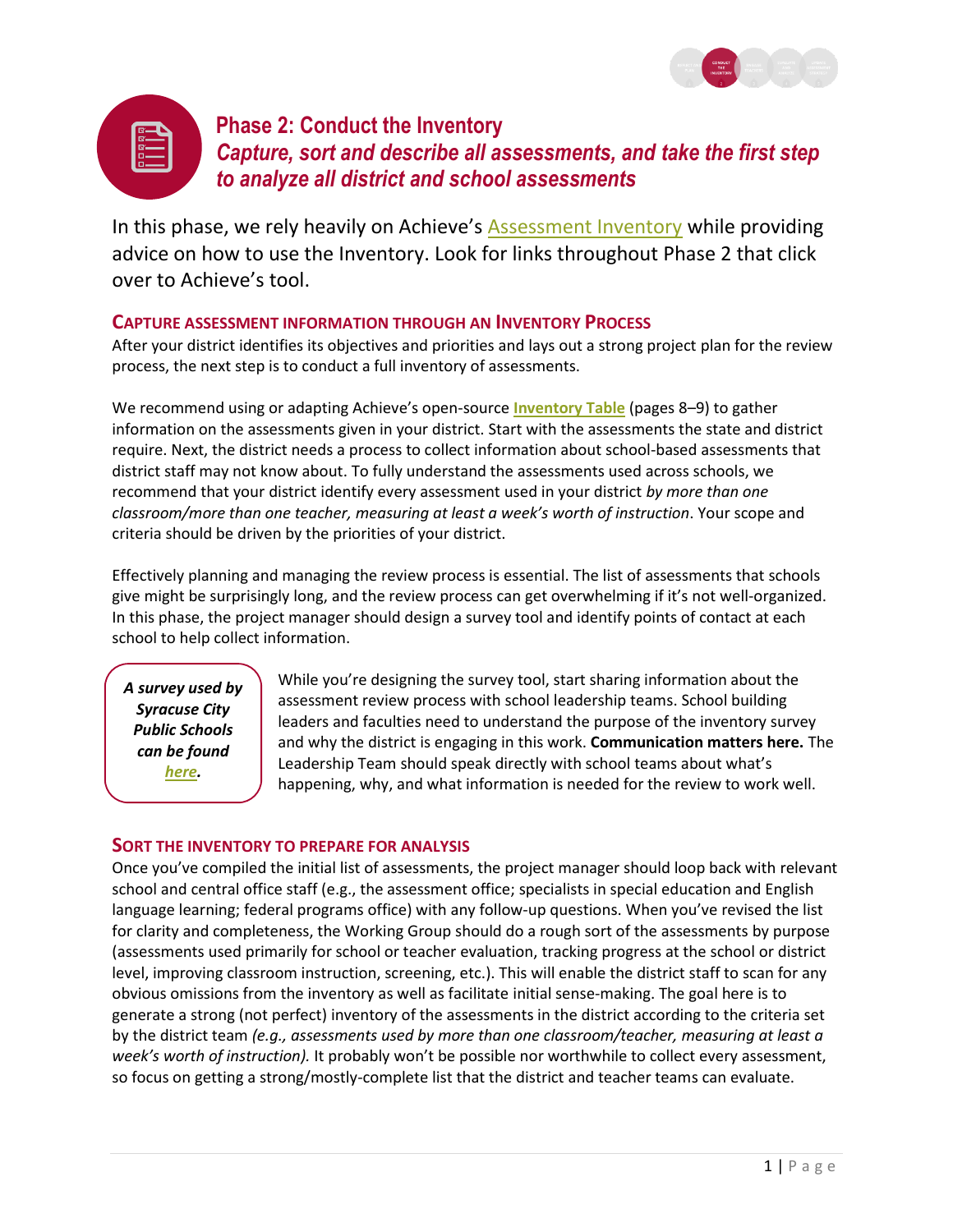

From this comprehensive list, you should sort by grade bands, by subject area, and any other way needed to answer the questions you need to ask to update the district's assessment strategy. As you conduct these various sorts, develop a set of "data views" that convey a comprehensive picture of the current scope and state of use for assessments in the district.

These basic sorts will serve as the source of *descriptive information* you'll need to provide for the Educator Reviewers, so that they are able to get a view of the whole picture before going deep on individual assessments.

### *//Implementation Tip: Use the sample basic "data views" for elementary math below as a model for your own process.*

- 30,000-foot Level: A complete list of every assessment given in elementary math, sorted by grade level, that includes descriptive information such as frequency, timing, purpose and how data is reported
- 10,000-foot Level: A list of assessments for each elementary grade level, sorted by purpose (to illustrate possible redundancies)
- Ground Level: A list of assessments for each elementary grade level, sorted by timing—perhaps laid out on a calendar (to illustrate whether assessments are being given in too close proximity, which could lead to a feeling of over-testing and an accumulation of unused data)

Educators, researchers and policymakers use many terms for assessment formative, diagnostic, summative, benchmark, interim, screener and more. The important thing is the **purpose** of the assessment, not its label or type.

In this playbook, we define **formative assessment** as processes used by teachers and students during instruction that provide feedback to adjust ongoing teaching and learning to improve students' achievement of intended instructional outcomes. **Summative assessments** evaluate students' performance against a defined set of content standards. **Interim assessments** evaluate students' knowledge and skills relative to a specific set of academic goals and can inform program or policy decisions at both the classroom level and beyond, including as the school or district level. **Modular interims** cover smaller sets of standards are administered with greater frequency than **broad coverage** interims and can play a more formative role. **Universal screeners** are given at regular intervals, and provide a high-level snapshot of the entire student body as related to a core subject (e.g., a reading level). **Diagnostics** take a closer look at student performance than universal screeners, and are used to

#### **BEGIN TO ANALYZE THE ASSESSMENTS & PREPARE FOR THE NEXT PHASE**

understand more about prior knowledge and misconceptions.

The project manager, in concert with the Working Group, should develop a high-level summary of the findings from the inventory process. It is now time to do a more in-depth analysis of the data from the inventory and form hypotheses about what issues need to be addressed to strengthen the district assessment strategy. This analysis should help the Working Group decide which assessments will be reviewed by the Educator Reviewers, which will be reviewed by district staff or other technical experts (using a tool like SAP's [Assessment Evaluation Tool,](http://achievethecore.org/dashboard/410/search/3/1/0/1/2/3/4/5/6/7/8/9/10/11/12/page/606/assessment-evaluation-tool-aet-list-pg) and which won't need to be analyzed. From the Achieve Student Inventory Tool, you'll want to answer questions C.1 (about how many required assessments are in each grade, frequency, calendar of assessments), and add any needed additional information.